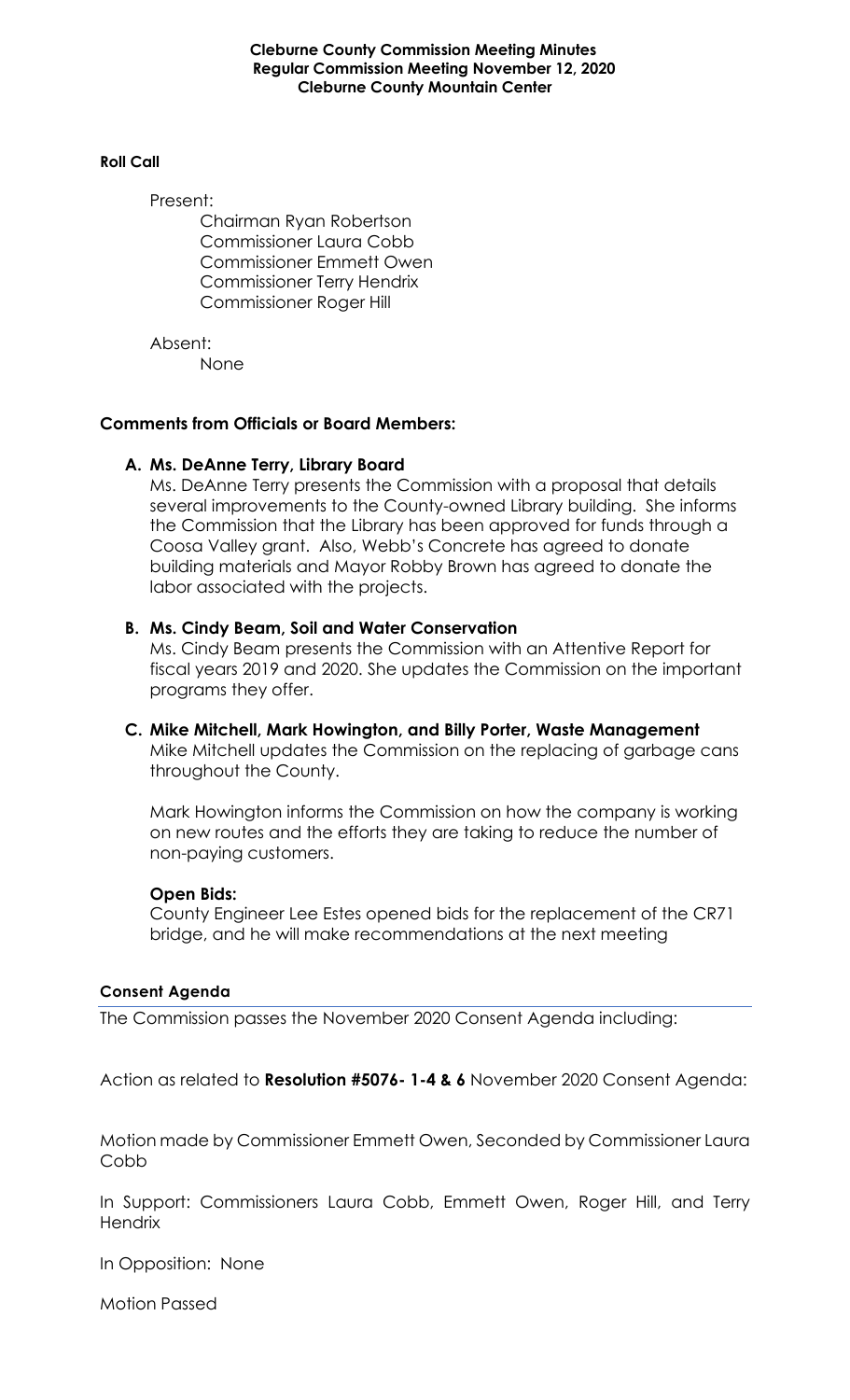# **Resolution #5076-1**

The Cleburne County Commission hereby resolves to approve the minutes of:

October 13, 2020

as presented.

## **Resolution #5076-2**

The Cleburne County Commission recognizes the following board appointment statuses as of this meeting:

| <b>Resignations:</b><br>Vacancies: | None<br>None |
|------------------------------------|--------------|
|                                    |              |

## **Resolution #5076-3**

Whereas, the Commission has previously passed a Continuity of Operations Plan for the duration of the State of Emergency declared as a result of the COVID-19 situation or until the November meeting, whichever comes first; and

Whereas, we have reached the November meeting and the State of Emergency is still active.

Therefore, the Cleburne County Commission extends the Continuity of Operations Plan for the duration of the State of Emergency, or the Commission's December meeting, whichever comes first.

#### **Resolution #5076-4**

**Whereas,** the Cleburne County Commission has asked to approve all purchase orders over \$15,000.

**Therefore,** the Cleburne County Commission hereby approves the following requests:

Cleburne County Engineer

Pipe Bore CR98  $$22, 500$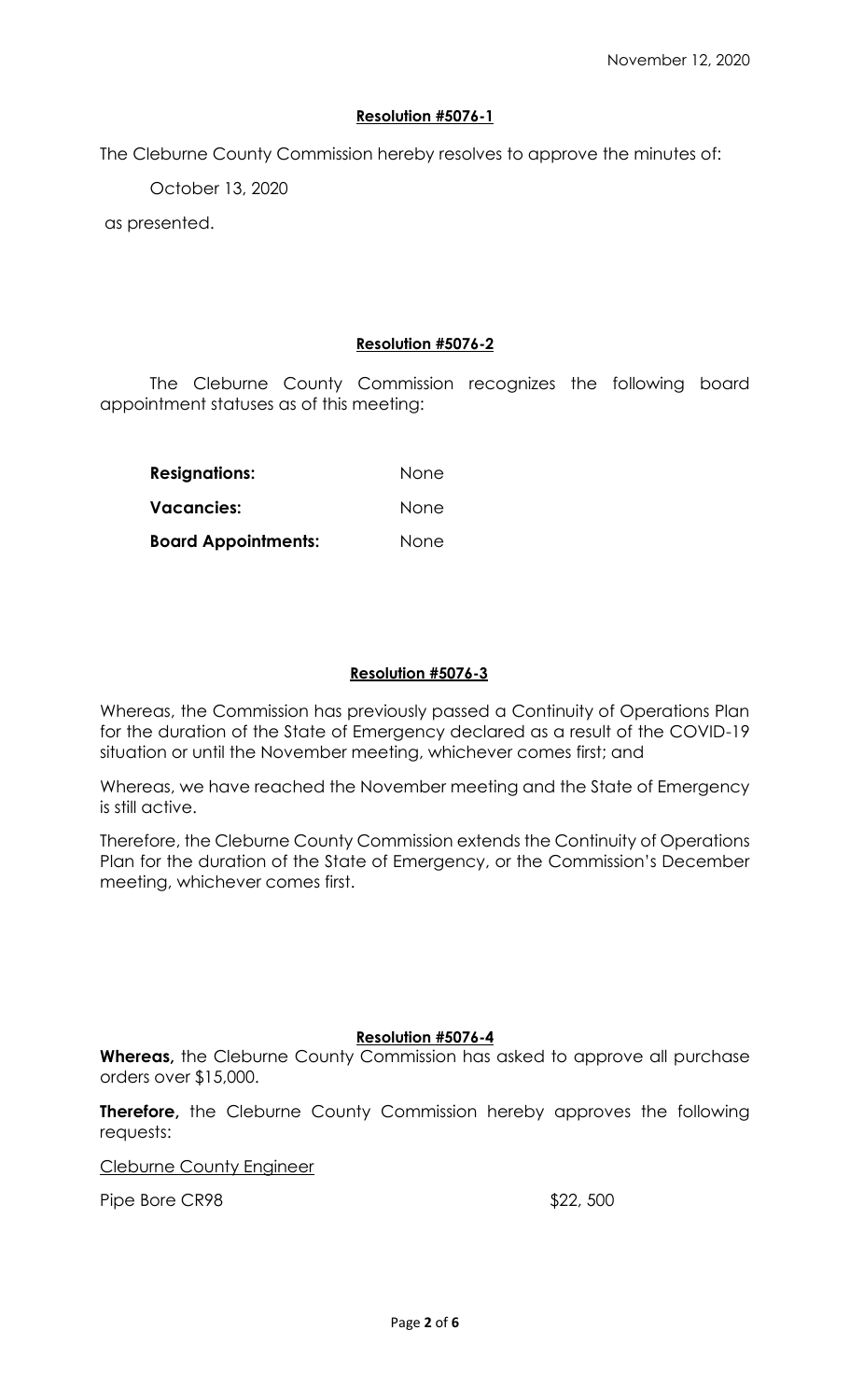# **Resolution #5076-6**

Whereas, the Cleburne County Commission is authorized to declare property as surplus when said property is deemed to be of no further use or value to the County; and

Whereas, the County has identified 2 - Mack Trucks with VINs 1M2GR4GC8KM009838 & 1M2GR4GCXKM009839 which have been deemed to be of no further use to the County.

Therefore, the Cleburne County Commission declares the equipment to be surplus property, and authorizes the County Engineer to add the items to an upcoming auction.

Furthermore, the Cleburne County Commission authorizes the County Engineer to use the funds from said auction to purchase a new Mack GR64F and (2) Mack MD7 42R and approves the necessary budget adjustments.

#### **New Business:**

# **A. Lucille Morgan Library improvements**

Action as related to **Resolution #5077** Lucille Morgan Library improvements

Motion made by Commissioner Terry Hendrix, Seconded by Commissioner Laura Cobb

*Commissioner Terry Hendrix asks to amend the resolution to include that Commissioner Emmett Owen oversees improvements.*

In Support: Commissioners Laura Cobb, Emmett Owen, Roger Hill, and Terry **Hendrix** 

In Opposition: None

Amended Motion Passed

#### **Resolution #5077**

WHEREAS, the Lucille Morgan Public Library occupies a building owned by the Cleburne County Commission; and

WHEREAS, the Cleburne County Library Board has received grants and donations for building and grounds improvements; and

WHEREAS, the Cleburne County Library Board has passed a resolution to use the grants and donations for the following improvements: add a deck, an access door, and a window; and

WHEREAS, the Cleburne County Commission has requested to be notified of all structural improvements and changes to the facility.

THEREFORE, the Cleburne County Commission authorizes the Cleburne County Library Board to alter the building as presented.

FURTHORMORE, the Cleburne County Commission asks for assurance that the Cleburne County Library Board will only enter into purchasing and service agreements that are compliant with federal and state laws, and Commissioner Emmett Owen will oversee all improvements.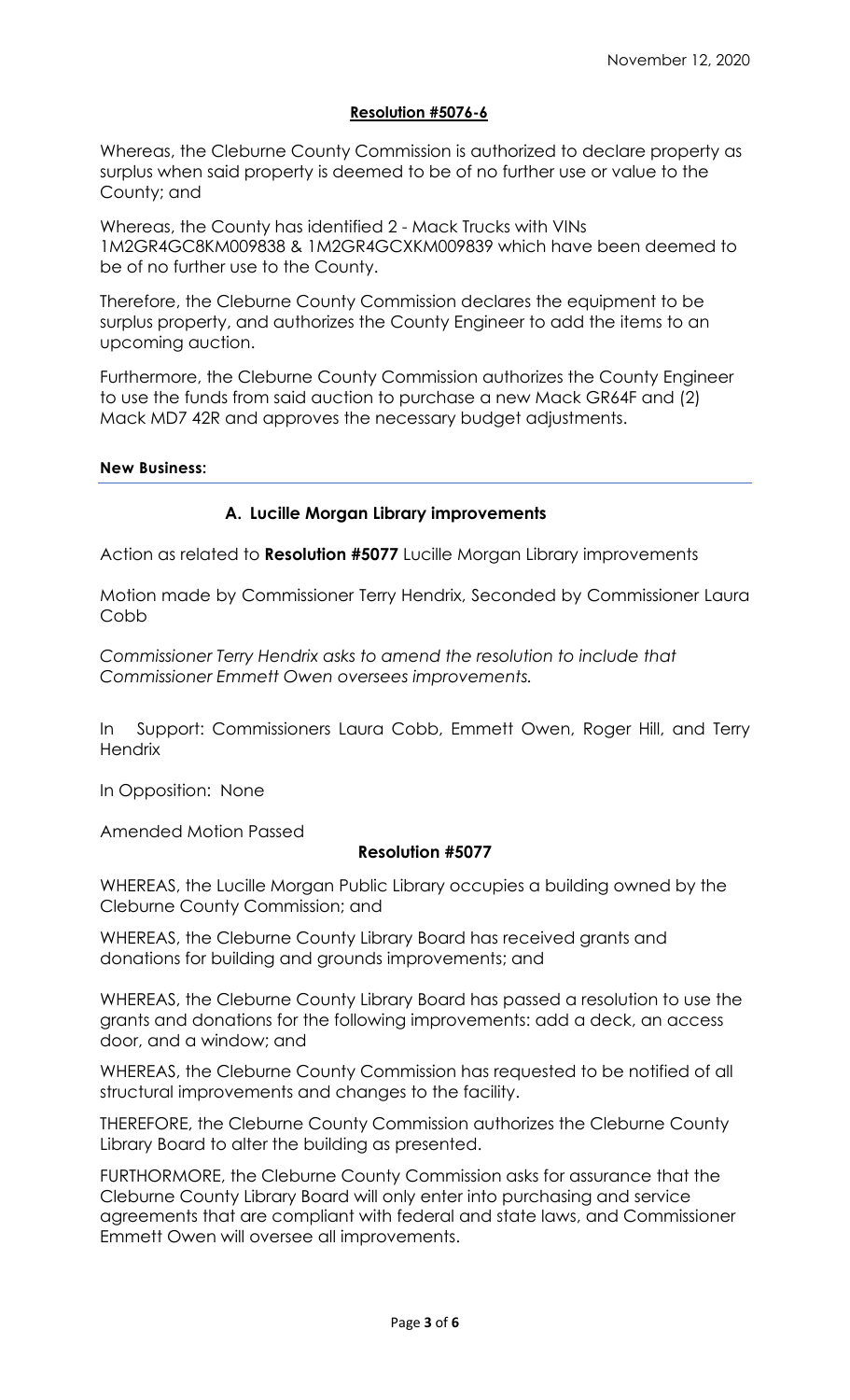## **B. Voter File Maintenance**

Action as related to **Resolution #5078** Voter File Maintenance

Motion made by Commissioner Terry Hendrix, Seconded by Commissioner Emmett Owen

In Support: Commissioners Laura Cobb, Emmett Owen, Roger Hill, and Terry **Hendrix** In Opposition: None

Motion Passed

### **Resolution #5078**

WHEREAS, Act 95-769 requires the Cleburne County Board of Registrars to implement a voter file maintenance process; and

WHEREAS, Act 95-769 also requires the Cleburne County Commission to pay the cost of postage necessary to mail certain notices to voters and to subsequently apply for and receive reimbursement for such costs from the State of Alabama; and

WHEREAS, the Alabama Secretary of State has indicated that his office is willing to serve as the agent for the Cleburne County Commission for the purposes of paying postage costs and collecting reimbursements for such costs from the State Elections Fund as provided for in Act 95-769; and

WHEREAS, the Alabama Secretary of State served as the agent for the Cleburne County Commission in 1997, 2001, 2005, 2009, 2013, and 2017, for the purposes of paying postage costs and collecting reimbursements from the State Elections Fund as provided for in Act 95-769.

Now, therefore, BE IT RESOLVED BY the Cleburne County Commission that it hereby agrees to appoint the Secretary of State to serve as its agent for the purposes of paying postage costs necessary for the mailing of certain notices to voters as required by Act 95-769 and collecting reimbursements for such costs from the State Elections Fund as provided in the Act; and

Now, BE IT FURTHER RESOLVED, that the Chairperson of the Cleburne County Commission is authorized to execute an agency agreement to be entered into between this county and the Office of the Alabama Secretary of State.

*Chairman Ryan Robertson explains that they would pay postage in advance and apply for reimbursement. Updated voter cards are sent every four years*

*Commissioner Terry Hendrix asks why the Commission will turn it over to the Secretary of State.* 

*Chairman Ryan Robertson states that the cost is very expensive, and we are able to be reimbursed the cost by the state.*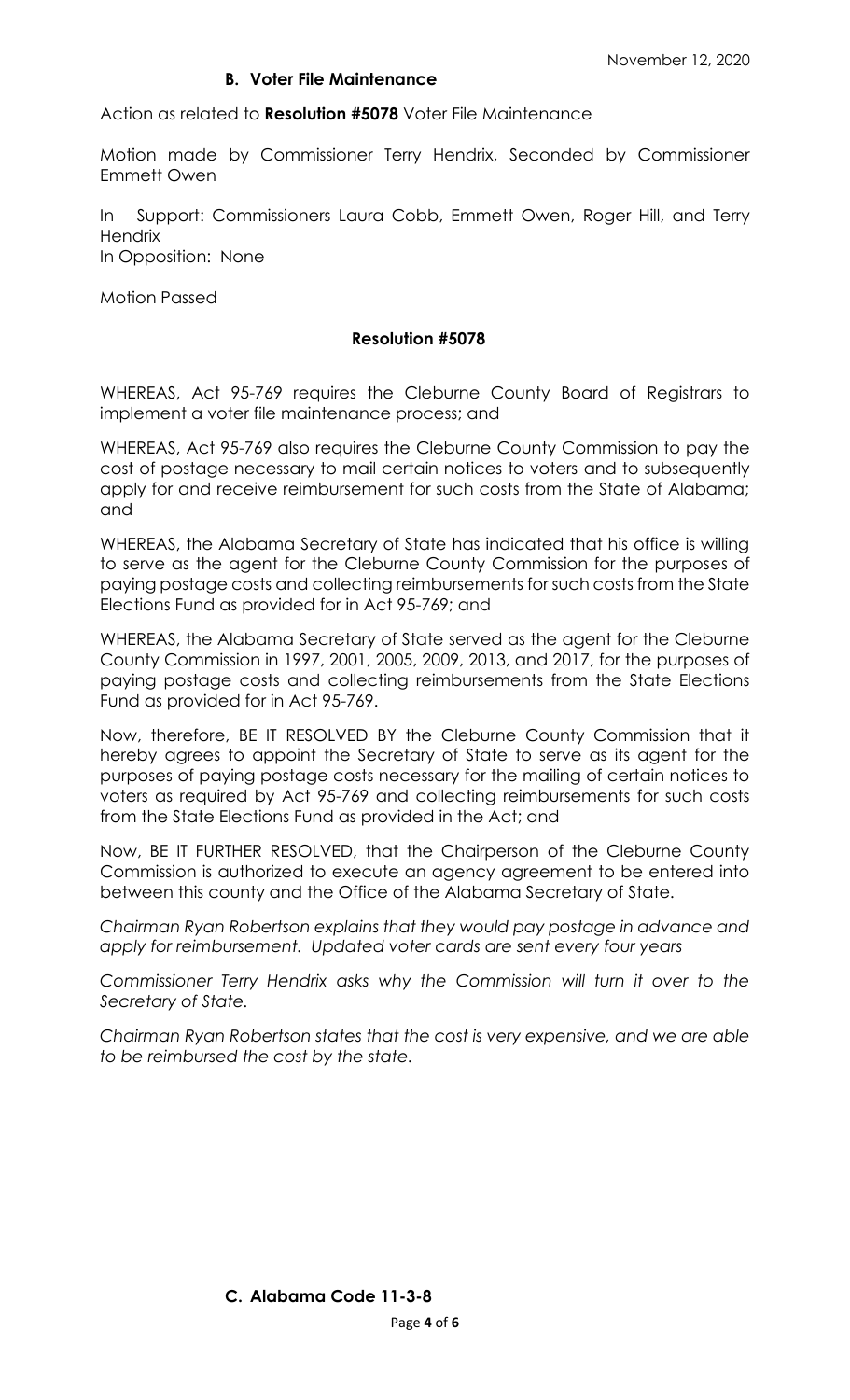Action as related to **Resolution #5079** Alabama Code 11-3-8

Motion made by Commissioner Terry Hendrix, Seconded by Emmett Owen

*Commissioner Terry Hendrix asks to amend motion to say 2nd Tuesday at 5pm each month along with the 911 meeting at 4:30*

In Support: Commissioners Emmett Owen, Laura Cobb, Roger Hill, and Terry **Hendrix** 

In Opposition: None

Amended Motion Passed

#### **Resolution #5079**

Whereas, Alabama Code, Section 11-3-8 requires County Commissions to establish regular meeting dates during the first meeting in November following the election of any of the members of the Commission.

Therefore, the Cleburne County Commission hereby sets its standard monthly meeting date for the 2<sup>nd</sup> Tuesday of each month at 5 PM. Agenda setting meetings, when necessary, will be held the 1st Tuesday of each month at 3 PM. Both meetings will be held at the Cleburne County Mountain Center located at 6751 Highway 78 in Heflin, Alabama.

#### **Reports from staff:**

- *A.* County Administrator Kim Brown updates the Commission about the CARES ACT. She reminds the Commission that the deadline is quickly approaching, and asks the Commission to continue this meeting, so that bids may be opened and approved on November 30, 2020 at 10AM.
- B. County Engineer Lee Estes informs that the department is still helping cleanup trees from Hurricane Zeta.
- C. County Attorney Jason Odom thanks the Commission for moving the meetings to Tuesdays.

#### **Old Business:**

There is no Old Business to attend to this meeting.

#### **Discussion Items from the Chairman and Commission:**

There is not any further business to come today before the Commission for the meeting.